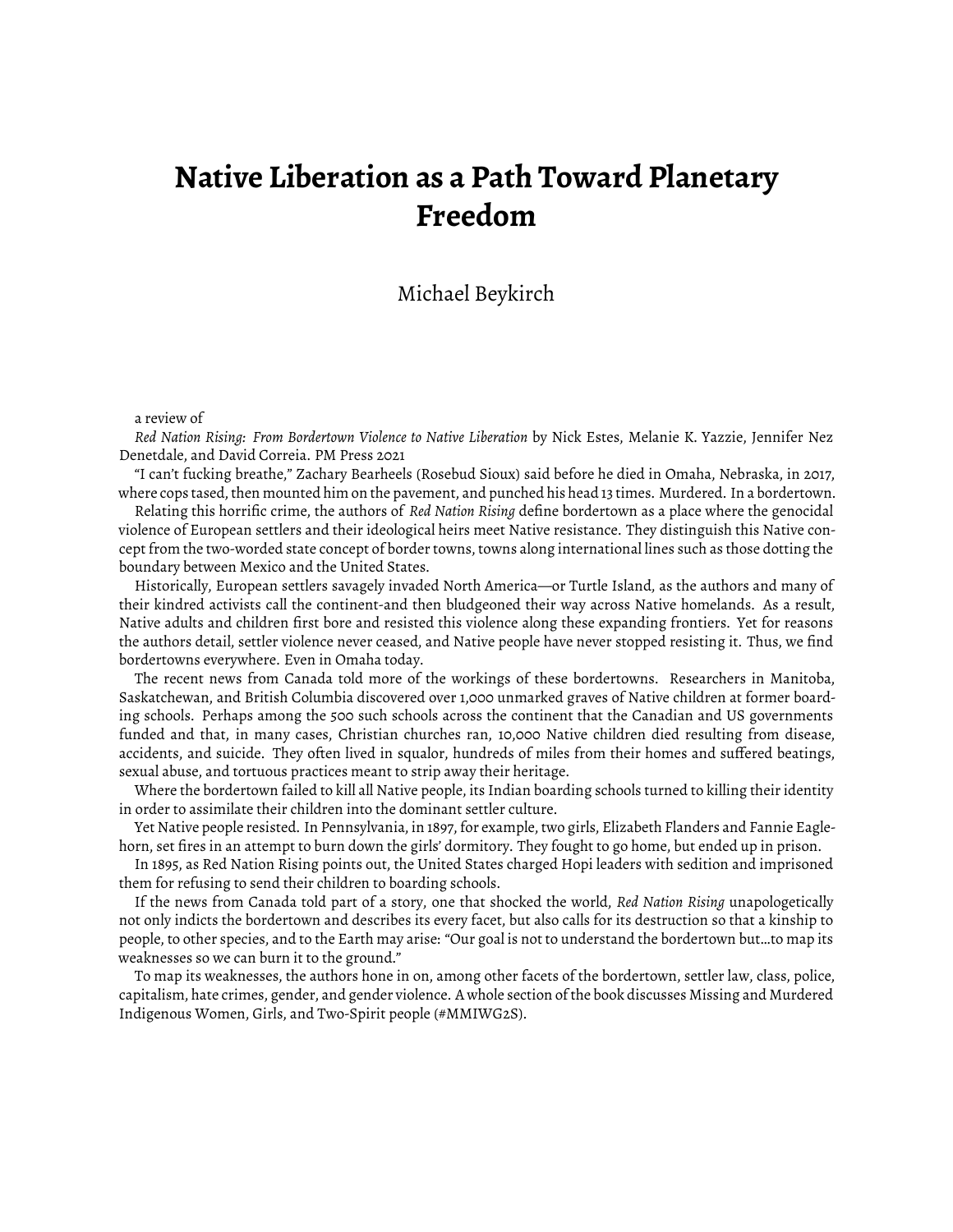It begins with a stark list of 27 of their names, including the names of murdered or missing Native trans women. The poignant list succeeds where cold statistics fail. Nevertheless, when the book cites the thousands and thousands of Native girls and women that disproportionately go missing, it concedes that even those statistics underestimate the real extent of such gender violence. Often the missing go unreported, and some such as trans women go uncounted because they're not considered female.

The authors lambaste the culture industry, but they then turn around and temper the steel of their arguments with examples of Native music and humor. The group, A Tribe Called Red, released their lyrically and musically potent song "Burn Your Village to the Ground" on Thanksgiving Day 2014. Evoking settler land theft and decadence, the song sardonically ends with a call to scalp Pilgrims and to burn their villages to the ground. (The listener might recall that white settlers were the ones who collected scalp bounties.)

The authors quote examples of Vine Deloria Jr.'s (Standing Rock Sioux) humor: "Indians have been cursed above all other people. They have anthropologists." Beyond explaining how anthropologists have dehumanized Native people as objects of their studies, the authors wryly continue with their own list of settler curses: pawn brokers, Christian missionaries, Indian agents, and bureaucrats. "And other parasites who infest Indian Country."

Working collectively, the authors also turn to other comrades and elders. The works of Paula Gunn Allen (Laguna Pueblo), Kim Tallbear (Sisseton-Wahpeton Oyate), Dian Million (Athabascan), Joanne Barker (Lenape), Elizabeth Cook-Lynn (Dakota) all excoriate the bordertown. And the authors pithily quote Jodi Byrd (Chickasaw): "The story of the new world is horror…The story of America is crime."

The authors evoke the recent insurgencies in Oak Flat, Mauna Kea, and Standing Rock, where people have fought to protect sacred Native lands and resources. They optimistically name this new wave of uprisings an intifada, one that scares the settlers; almost 100 law enforcement agencies deployed at Standing Rock to defend their lawless border-towns.

A short book—133 pages followed by notes and an index—*Red Nation Rising* demands, in the name of humanity, the liberation of Turtle Island and of the world, "which would effectively mean the demise of settler states and the restoration of Native sovereignty premised on values of caretaking, democracy, equality, and autonomy." And, it invites its readers to join that struggle for liberation.

About *Red Nation Rising* the historian and activist Roxanne Dunbar-Ortiz wrote that it "may be the most important organizing manual ever produced by a social movement in the United States."

Certain books and people have helped us understand and struggle against injustice. A few have even profoundly marked our lives. For a lot of readers, this book, one imagines, will be one of those few.

Michael Beykirch teaches languages other than English at a community college in New York State. He lives, works, and rides his bicycle on stolen Native land.